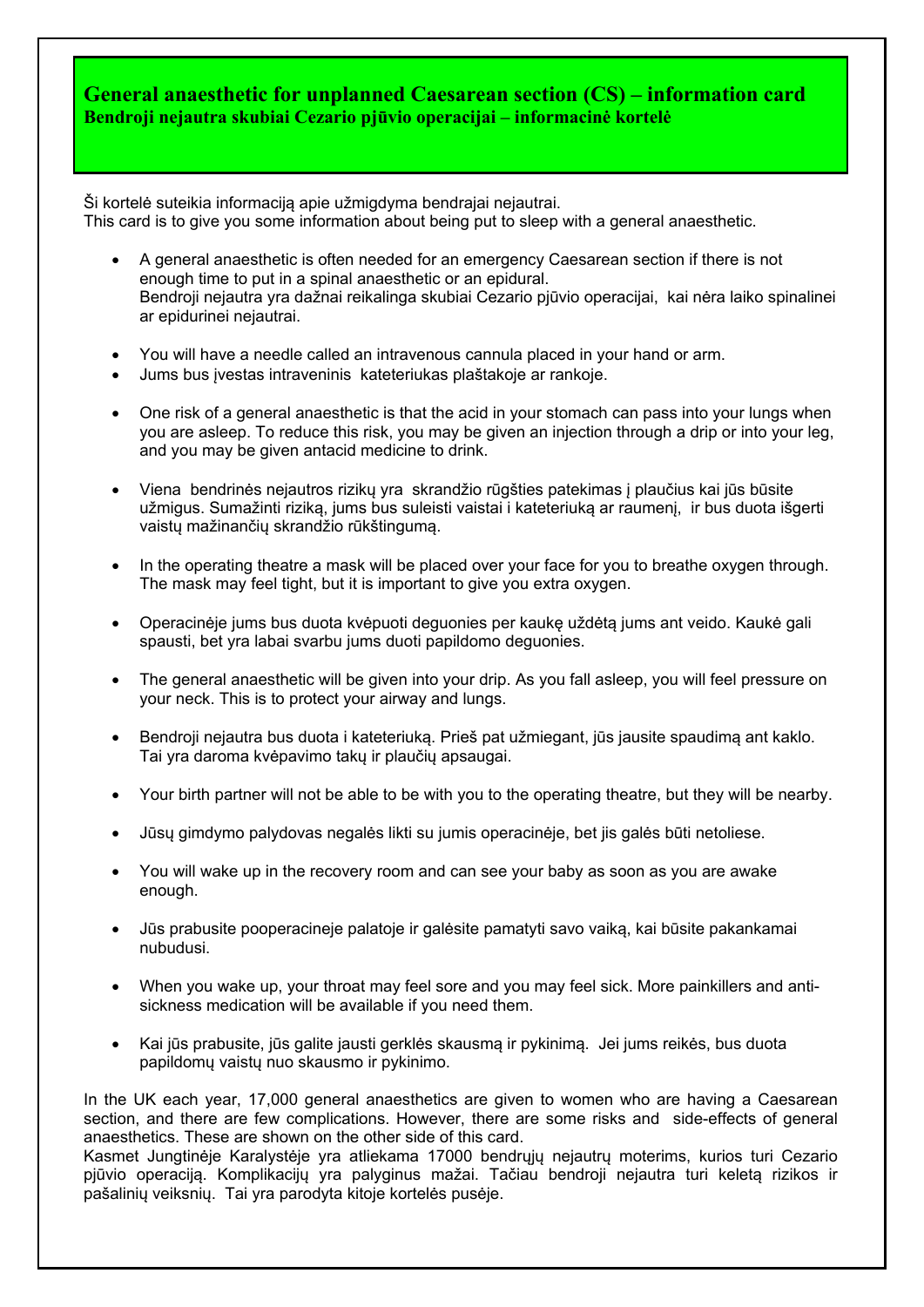## **Risks and side effects of general anaesthetic Bendrosios nejautros rizikos ir pašaliniai veiksniai**

| Galima problema                                                                                                                                            | How common the problem is<br>Kiek daznai pasitaikanti problema                                                                                                                                                                                                                                                                        |
|------------------------------------------------------------------------------------------------------------------------------------------------------------|---------------------------------------------------------------------------------------------------------------------------------------------------------------------------------------------------------------------------------------------------------------------------------------------------------------------------------------|
| Shivering                                                                                                                                                  | Common - about 1 in 3 people                                                                                                                                                                                                                                                                                                          |
| Drebėjimas                                                                                                                                                 | Dažnai - apie 1 iš 3 žmoniu                                                                                                                                                                                                                                                                                                           |
| Sore throat                                                                                                                                                | Common - about 1 in 2 people                                                                                                                                                                                                                                                                                                          |
| Gerklės skausmas                                                                                                                                           | Dažnai - apie 1 iš 2 žmoniu                                                                                                                                                                                                                                                                                                           |
| Feeling sick                                                                                                                                               | Common - about 1 in 10 people                                                                                                                                                                                                                                                                                                         |
| Pykinimas                                                                                                                                                  | Dažnai - apie 1 iš 10 žmoniu                                                                                                                                                                                                                                                                                                          |
| Muscle pain                                                                                                                                                | Common - about 1 in 3 people                                                                                                                                                                                                                                                                                                          |
| Raumenų skausmas                                                                                                                                           | Dažnai - apie 1 iš 3 žmoniu                                                                                                                                                                                                                                                                                                           |
| Cuts or bruises to lips and                                                                                                                                | Occasional – about 1 in 20 people                                                                                                                                                                                                                                                                                                     |
| tongueLupų ir ležuvio sužeidimai                                                                                                                           | Kartais - apie 1 iš 20 žmoniu                                                                                                                                                                                                                                                                                                         |
| Damage to teeth                                                                                                                                            | Quite rare – about 1 in 4,500 people                                                                                                                                                                                                                                                                                                  |
| Dantų pažeidimas                                                                                                                                           | Gana retai - apie 1 iš 4500 žmoniu                                                                                                                                                                                                                                                                                                    |
| The anaesthetist failing to insert a<br>breathing tube when you are asleep<br>Anesteziologas negali įkišti<br>kvėpavimo vamzduko, kai jūs esate<br>užmigus | Uncommon - about 1 in 250 people<br>Retai - apie 1 iš 250 žmoniu                                                                                                                                                                                                                                                                      |
| Chest infection<br>Plaučiu uždegimas<br>Acid from your stomach going into<br>your lungs<br>Skrandžio rūgšties patekimas i<br>plaučius                      | Common – about 1 in 10 people – but most infections are not severe<br>Dažnai – apie 1 iš 10 žmoniu – bet dauguma infekcijų yra ne sunkios<br>Quite rare – about 1 in 1,000 people<br>Gana retai - apie 1 iš 1000 žmoniu                                                                                                               |
| Being awake during the procedure                                                                                                                           | Uncommon - about 1 in 400 people                                                                                                                                                                                                                                                                                                      |
| Buvimas sąmoningu per operaciją                                                                                                                            | Retai - apie 1 iš 400 žmoniu                                                                                                                                                                                                                                                                                                          |
| Severe allergic reaction                                                                                                                                   | Rare - about 1 in 10,000 people                                                                                                                                                                                                                                                                                                       |
| Sunki alerginė reakcija                                                                                                                                    | Retai - apie 1 iš 10000 žmoniu                                                                                                                                                                                                                                                                                                        |
| Death or brain damage<br>Mirtis ir smegenų pakenkimas                                                                                                      | Death:<br>Very rare – fewer than 1 in 100,000 people (1 or 2 people a year in<br>the UK)<br>Mirtis:<br>Labai retai – mažiau nei 1 iš 100000 žmonių (1 ar 2 žmonės per metus<br>Jungtinėje Karalystėje) Brain damage:<br>Very rare - exact figures are not known.<br>Smegenų pakenkimas:<br>Labai retai - tikslūs skaičiai nėra žinomi |